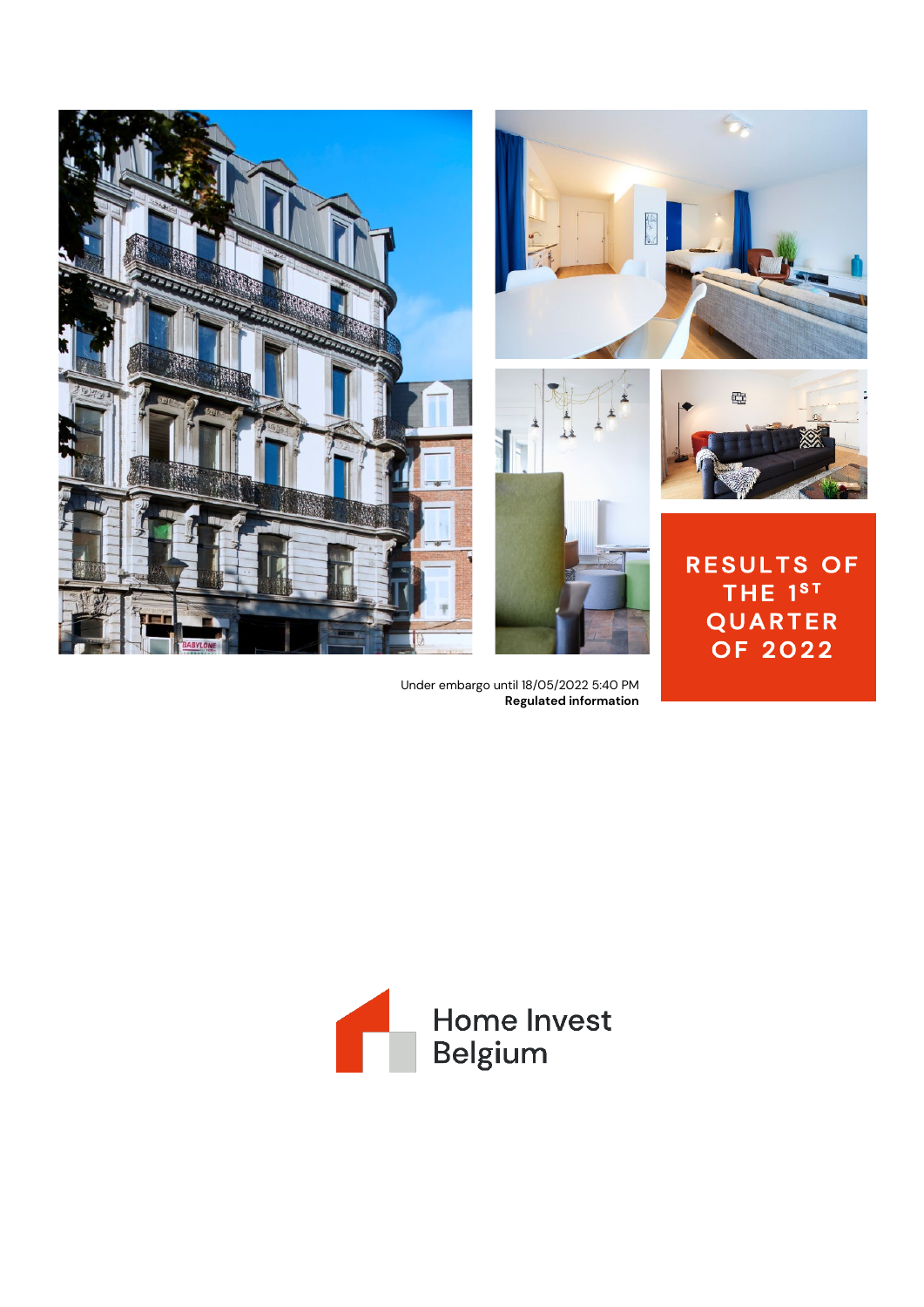# **RESULTS OF THE 1ST QUARTER 2022**

### • **Qualitative residential real estate portfolio**

- Increase in the fair value of the real estate portfolio to € 734,35 million at 31 March 2022.
- The investment properties available for rent consist for 91.2% of residential real estate.
- More than 50% of the investment properties available for rent are younger than 10 years; more than 70% are younger than 20 years.

### • **Strong rental market results in record occupancy rate**

- Further acceleration of the residential rental market with strong demand for quality housing.
- Increase of the average occupancy rate to 98.2% in the first three months of 2022 (compared to 96.6 % for the first three months of 2021).

### • **Increase in the EPRA earnings**

- 13.2% increase in the EPRA earnings to € 2.68 million during the first three months of 2022 (compared to € 2.37 million during the first three months of 2021).
- 13.2% increase in the EPRA earnings per share to € 0.81 in the first three months of 2022 (compared to € 0.72 in the first three months of 2021).

### • **Increase in Net Asset Value per share (NAV)**

Increase in EPRA NTA per share to € 105.80 at 31 March 2022 (+ 0.8% compared to € 104,96 at 31 December 2021).

### • **Stable debt ratio and strong liquidity position**

- Debt ratio of 53.83% (RREC Royal Decree) and 52.67% (IFRS) at 31 March 2022.
- The average cost of debt amounts to 1.66% in the first three months of 2022.
- Home Invest Belgium has € 40 million available credit lines.
- The company does not have credit lines or bonds maturing in 2022. The first coming maturity dates fall in the second half of 2023.

### • **Outlook 2022 and distribution to shareholders**

- For 2022 Home Invest Belgium expects an increase of the EPRA earning per share to  $\epsilon$  5.20.
- The General Meeting and Extraordinary General Meeting of shareholders of 3 May 2022 has approved a total distribution of € 5.31 per share, which implies an increase for the 22<sup>nd</sup> consecutive year. The distribution consists of the combination of a gross dividend of € 4.96 per share on the one hand and a capital decrease by  $\epsilon$  0.35 per share on the other.
- For the coming years, the Board of Directors foresees a pay-out policy based on an annual increase equal to or higher than inflation.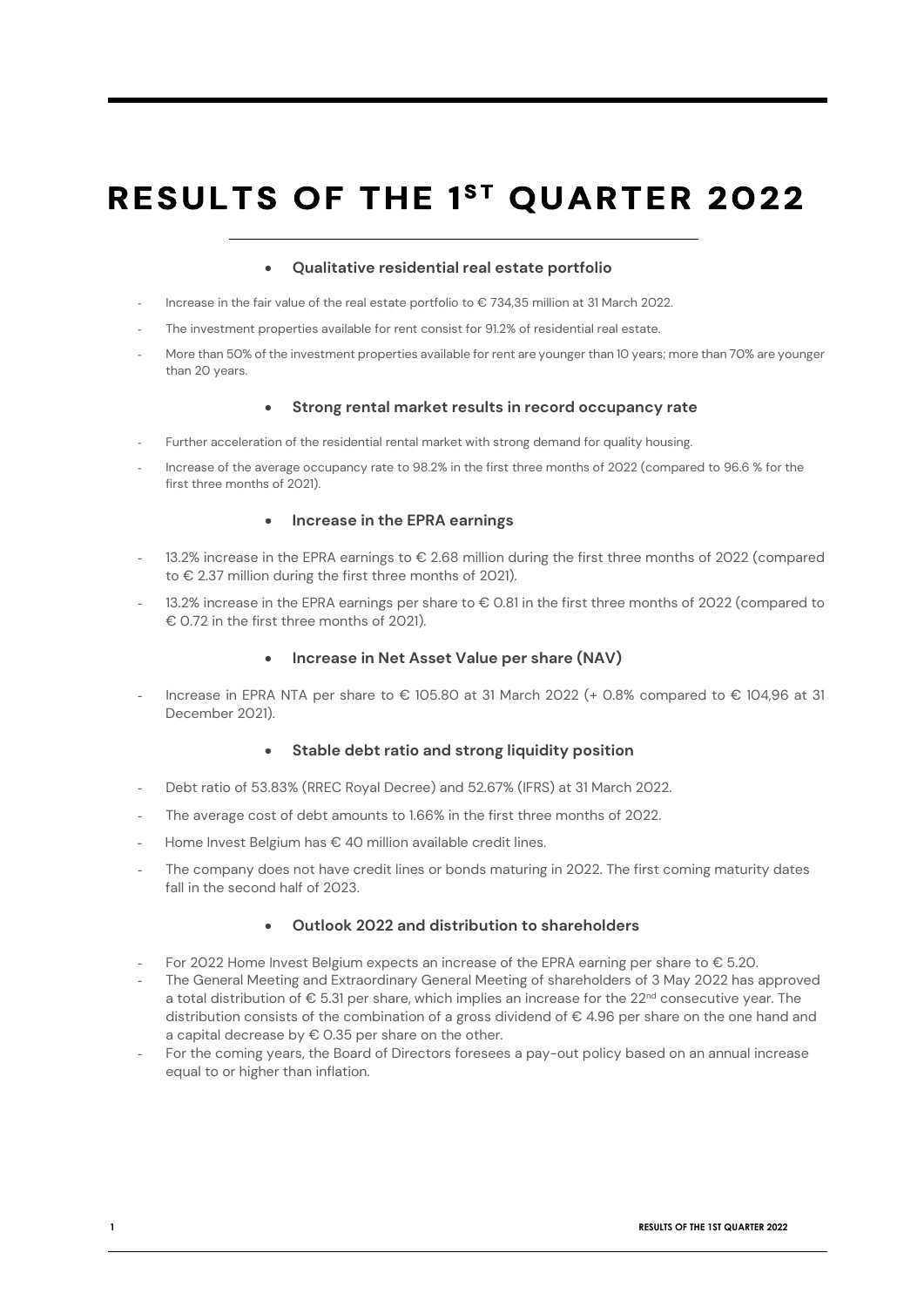# **CONTENTS**

| 1.             |      | p.3  |
|----------------|------|------|
| 2.             |      | p.4  |
| 3.             |      | p.6  |
|                | 3.1. | p.6  |
|                | 3.2. | p.7  |
|                | 3.3. | p.8  |
| 4.             |      | p.10 |
|                | 4.1  | p.10 |
|                |      | p.10 |
| 5.             |      | p.11 |
| 6.             |      | p.12 |
| 7 <sub>1</sub> |      | p.13 |
| 8.             |      | p.17 |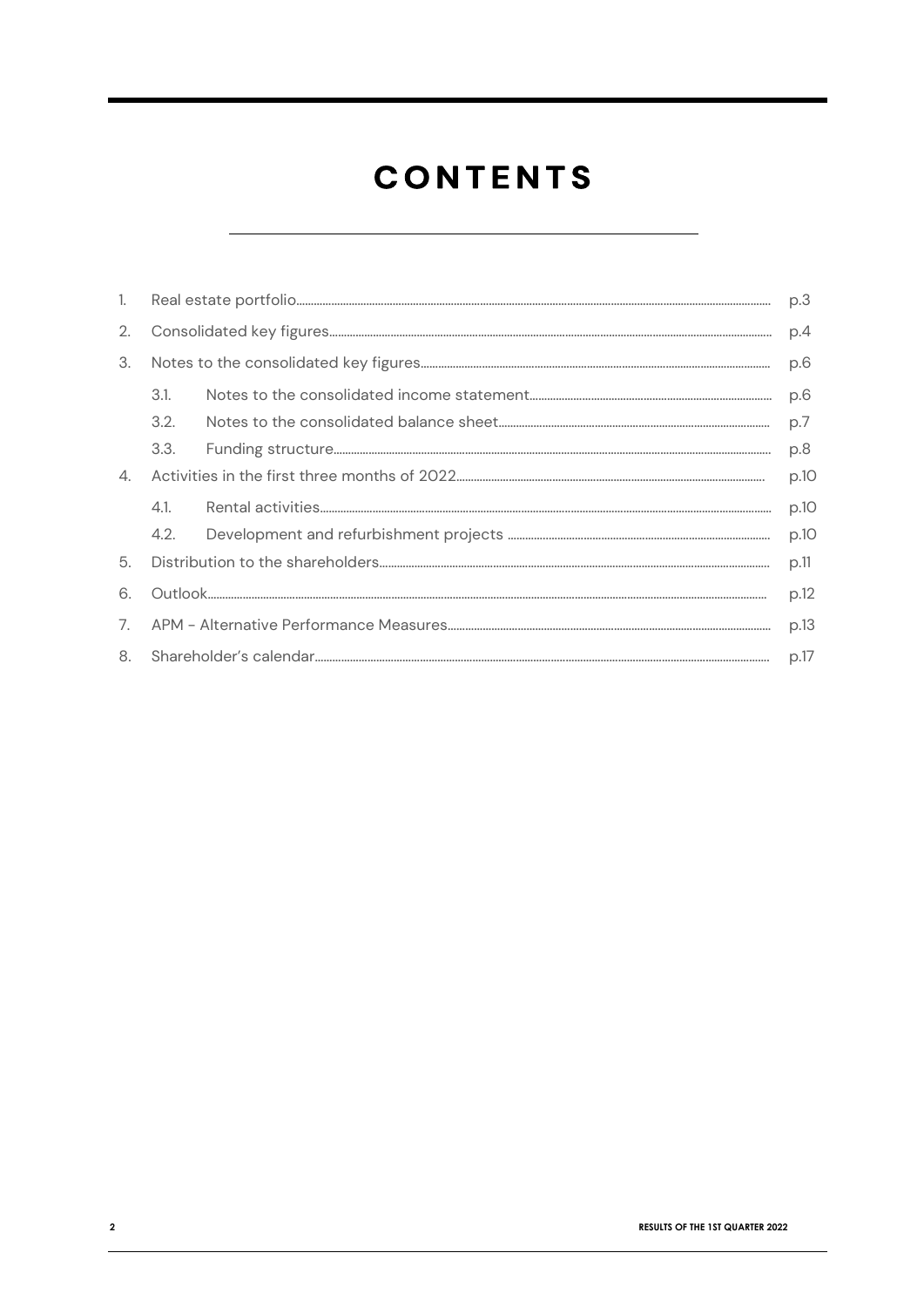# 1. REAL ESTATE PORTFOLIO

At 3[1](#page-3-0) March 2022, Home Invest Belgium holds a real estate portfolio<sup>1</sup> of € 734.35 million, compared to € 725.47 million at 31 December 2021, or an increase of 1.2%.

| <b>REAL ESTATE PORTFOLIO</b>                           | 31/03/2022 | 31/12/2021 |
|--------------------------------------------------------|------------|------------|
| Fair value of investment properties                    | €709,62 m  | € 702,23 m |
| Investment properties available for rent               | € 681.17 m | € 659.81 m |
| Development projects                                   | € 28.44 m  | € 42.42 m  |
| Investments in associated companies and joint ventures | € 24.73 m  | € 23.23 m  |
| <b>TOTAL</b>                                           | €734.35 m  | € 725.47 m |

The fair value of the investment properties available for rent amounts to € 681.17 million across 51 sites.

The total contractual annual rents and the estimated rental value of vacant space is € 32.68 million as at 31 March 2022.

The investment properties available for rent are valued by independent real estate experts at an average gross rental yield<sup>2</sup> of 4.8%.

Residential properties accounted for 91.2% of investment properties available for rent at 31 March 2022.

68.1% of the investment properties available for rent are located in the Brussels Capital Region, 11.1% in the Walloon Region, 10.9% in the Flemish Region and 9.9% in the Netherlands.







<span id="page-3-0"></span><sup>1</sup> The real estate portfolio consists of (i) investment properties and (ii) investments in associated companies and joint ventures equity method.

<span id="page-3-1"></span><sup>&</sup>lt;sup>2</sup> Gross rental yield = (contractual gross rents on a yearly basis + estimated rental value on vacant spaces) / (fair value of the investment properties available for rent).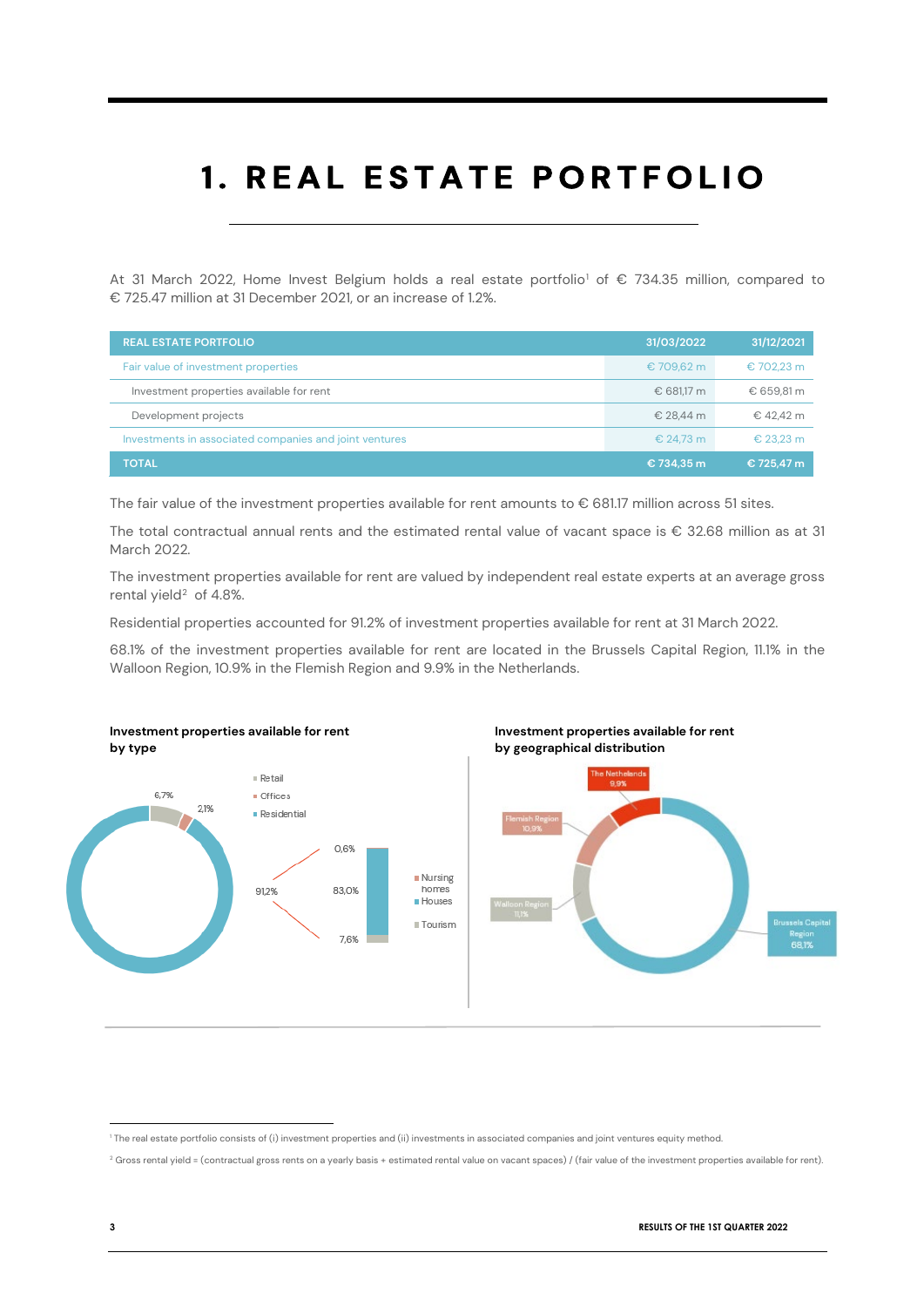### 2. CONSOLIDATED KEY **FIGURES**

| <b>CONSOLIDATED KEY FIGURES</b>                                                                      |            | $(in k \in )$ |
|------------------------------------------------------------------------------------------------------|------------|---------------|
|                                                                                                      |            |               |
| <b>INCOME STATEMENT</b>                                                                              | 31/03/2022 | 31/03/2021    |
|                                                                                                      |            |               |
| <b>NET RENTAL INCOME</b>                                                                             | 7.465      | 6.530         |
| <b>OPERATING RESULT BEFORE PORTFOLIO RESULT</b>                                                      | 3.700      | 3.165         |
| <b>OPERATING MARGIN3</b>                                                                             | 49.6%      | 48.5%         |
| XVI. Result on the sale of investment properties                                                     | $-15$      | 61            |
| XVIII. Changes in fair value of investment properties                                                | $-656$     | 7.001         |
| XIX. Other portfolio result                                                                          | $-267$     | 1.006         |
| <b>PORTFOLIO RESULT</b>                                                                              | $-939$     | 8.069         |
| <b>OPERATING RESULT</b>                                                                              | 2.762      | 11.234        |
| XX. Financial income                                                                                 | 3          | 4             |
| XXI. Net interest charges                                                                            | $-1.320$   | $-1.087$      |
| XXII. Other financial charges                                                                        | $-20$      | $-37$         |
| XXIII. Changes in fair value of financial assets and liabilities                                     | 11.926     | 1.187         |
| <b>FINANCIAL RESULT</b>                                                                              | 10.590     | 68            |
| XXIV. Share in the profit of associated companies and joint ventures                                 | 1.499      | 484           |
| <b>TAXES</b>                                                                                         | $-69$      | $-61$         |
| <b>NET RESULT</b>                                                                                    | 14.782     | 11.724        |
| Exclusion of portfolio result                                                                        | $+939$     | $-8.069$      |
| Exclusion of changes in fair value of financial assets and liabilities                               | $-11.926$  | $-1.187$      |
| Exclusion of non-EPRA elements of the share in the result of associated companies and joint ventures | $-1.118$   | $-103$        |
| <b>EPRA EARNINGS<sup>4</sup></b>                                                                     | 2.676      | 2.365         |
| Average number of shares <sup>5</sup>                                                                | 3.286.786  | 3.288.146     |
| NET RESULT PER SHARE (in $\epsilon$ )                                                                | 4,50       | 3,57          |
| EPRA EARNINGS PER SHARE (in $\epsilon$ )                                                             | O, 81      | 0,72          |

<span id="page-4-0"></span> $^3$  Operating margin = (operating result before portfolio result) / (net rental income)

<span id="page-4-1"></span><sup>&</sup>lt;sup>4</sup> EPRA earning is the net result excluding the (i) portfolio result (ii) the changes in the fair value of financial assets and liabilities and (iii) the non-EPRA elements of the share in the result of associated companies and joint ventures. This term is used in accordance with the Best Practices Recommendations of EPRA.

<span id="page-4-2"></span> $5$  The average number of shares is calculated excluding the 27.176 shares held by the company.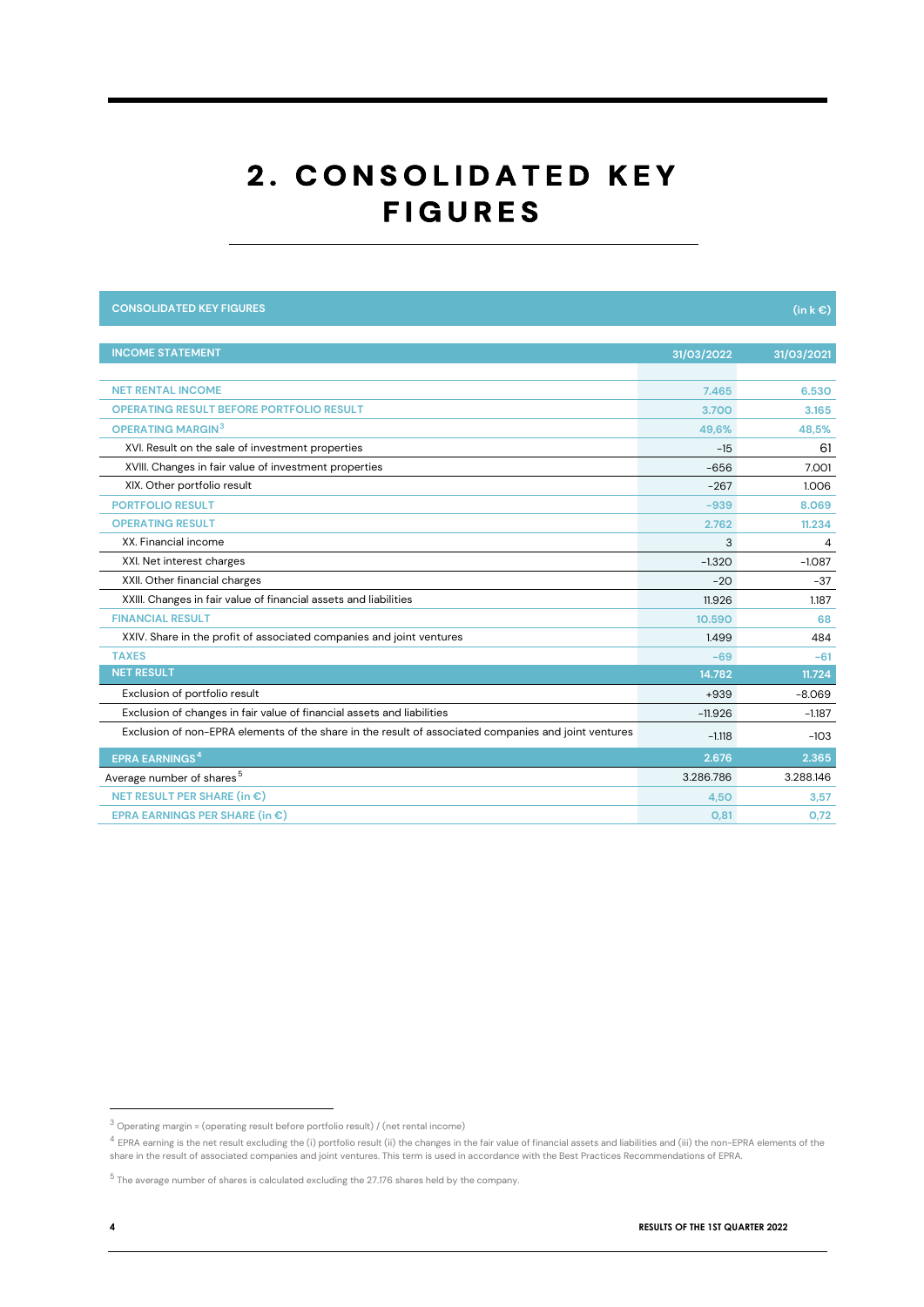| <b>BALANCE</b>                                                        | 31/03/2022 | 31/12/2021 |
|-----------------------------------------------------------------------|------------|------------|
| Shareholders' equity (attributable to shareholders of parent company) | 355.995    | 342.950    |
| <b>Total assets</b>                                                   | 753.911    | 737.012    |
| Debt ratio (RREC Royal Decree) <sup>6</sup>                           | 53,83%     | 53,65%     |
| Debt ratio (IFRS) <sup>7</sup>                                        | 52,67%     | 52,49%     |
|                                                                       |            |            |
| <b>PER SHARE</b>                                                      | 31/03/2022 | 31/12/2021 |
| Number of shares at end of period <sup>8</sup>                        | 3.272.682  | 3.286.786  |
| Stock price at closing date                                           | 120,00     | 122,00     |
| <b>IFRS NAV per share<sup>9</sup></b>                                 | 108,78     | 104,34     |
| Premium compared to IFRS NAV (at closing date)                        | 10,3%      | 16,9%      |
| EPRA NTA per share <sup>10</sup>                                      | 105,80     | 104,96     |
| Premium compared to EPRA NTA (at closing date)                        | 13.4%      | 16.2%      |

<span id="page-5-0"></span> $^6$  The debt ratio (RREC Royal Decree) is the debt ratio calculated in accordance with the RREC Royal Decree. This means that for the purposes of calculations of the debt ratio, participations in associated companies and joint ventures are processed following the proportionate consolidation method.

<span id="page-5-1"></span> $^7$  The debt ratio (IFRS) is calculated like the debt ratio (RREC Royal Decree) but based on and conciliating with a consolidated balance in accordance with IFRS where participations in joint ventures and associated companies are processed following the equity method.

<span id="page-5-2"></span> $8$  The average number of shares is calculated excluding the 27.176 shares held by the company.

<span id="page-5-3"></span> $^9$  IFRS NAV per share = Net Asset Value or Net Value per share according to IFRS.

<span id="page-5-4"></span><sup>10</sup> EPRA NTA per share = Net tangible assets per share following the Best Practices Recommendations of EPRA.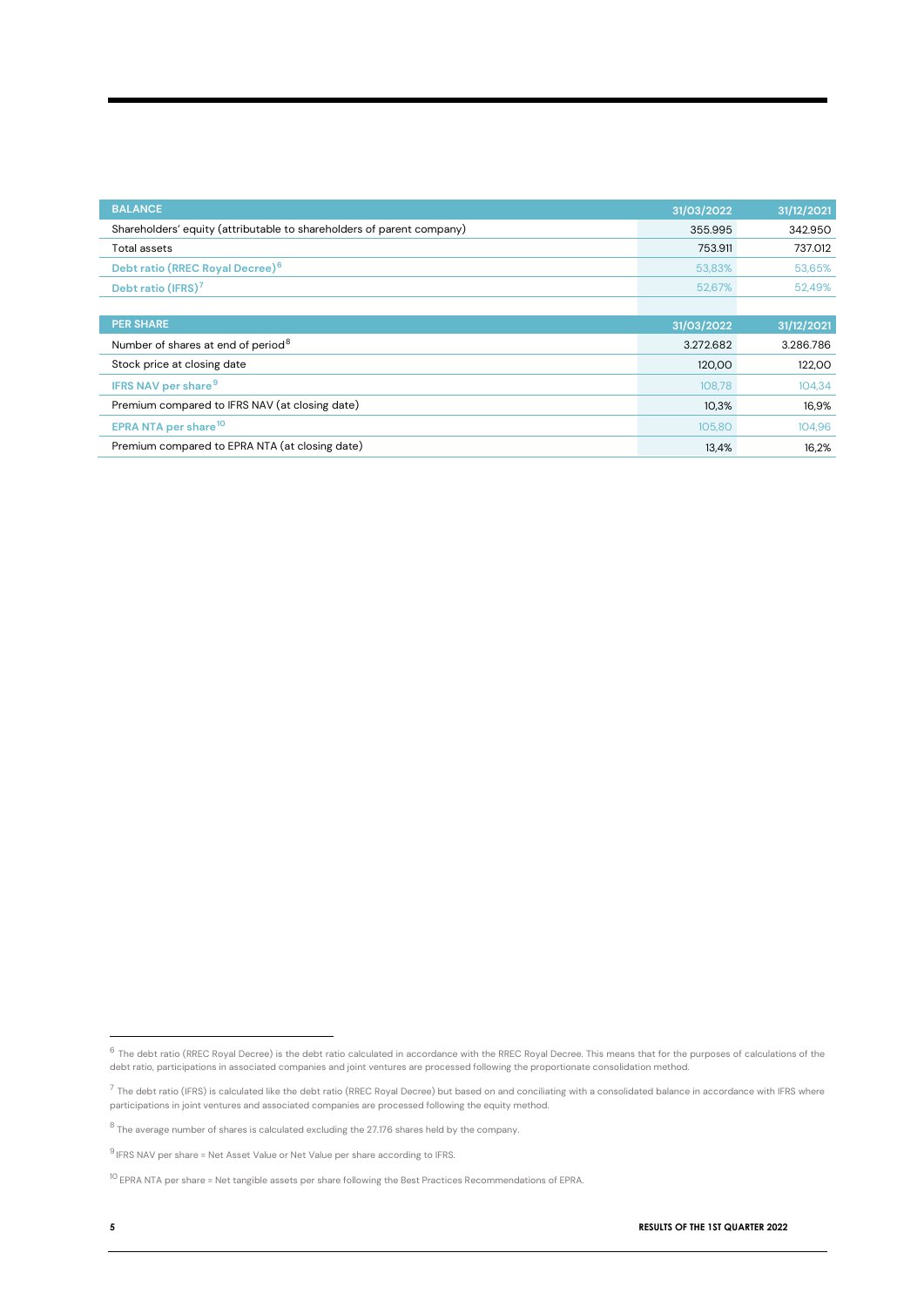### **3. NOTES TO THE CONSOLIDATED KEY FIGURES**

### **3.1. NOTES TO THE CONSOLIDATED INCOME STATEMENT**

### **NET RENTAL INCOME**

For the first three months of 2021, the net rental income amounted to  $\epsilon$  7.47 million (compared to  $\epsilon$  6.53 million during the first three months of 2021).

### **OPERATING RESULT BEFORE THE PORTFOLIO RESULT**

The operating result before the portfolio result amounted to  $\epsilon$  3.70 million during the first three months of 2022 (compared to € 3.17 million during the first three months of 2021).

The operating margin<sup>[11](#page-6-0)</sup> increased to 49.6 % in the three first months of 2022 (compared to 48.5 % during the first three months of 2021) due to cost control and economies of scale with the operating platform.

### **PORTFOLIO RESULT**

During the first three months of 2022, Home Invest Belgium recorded a portfolio result of € -0.94 million.

The result on the sale of investment properties amounted to  $\epsilon$  -0.02 million during the first three months of 2022.

In addition, during the first three months of 2022, Home Invest Belgium recorded a negative change in the fair value of its investment properties amounting to € -0.66 million.

The other portfolio result amounts to  $\epsilon$  -0.27 million. This item includes the variations in deferred taxes.

<span id="page-6-0"></span> $11$  Operating margin = (operating result before portfolio result) / (net rental income)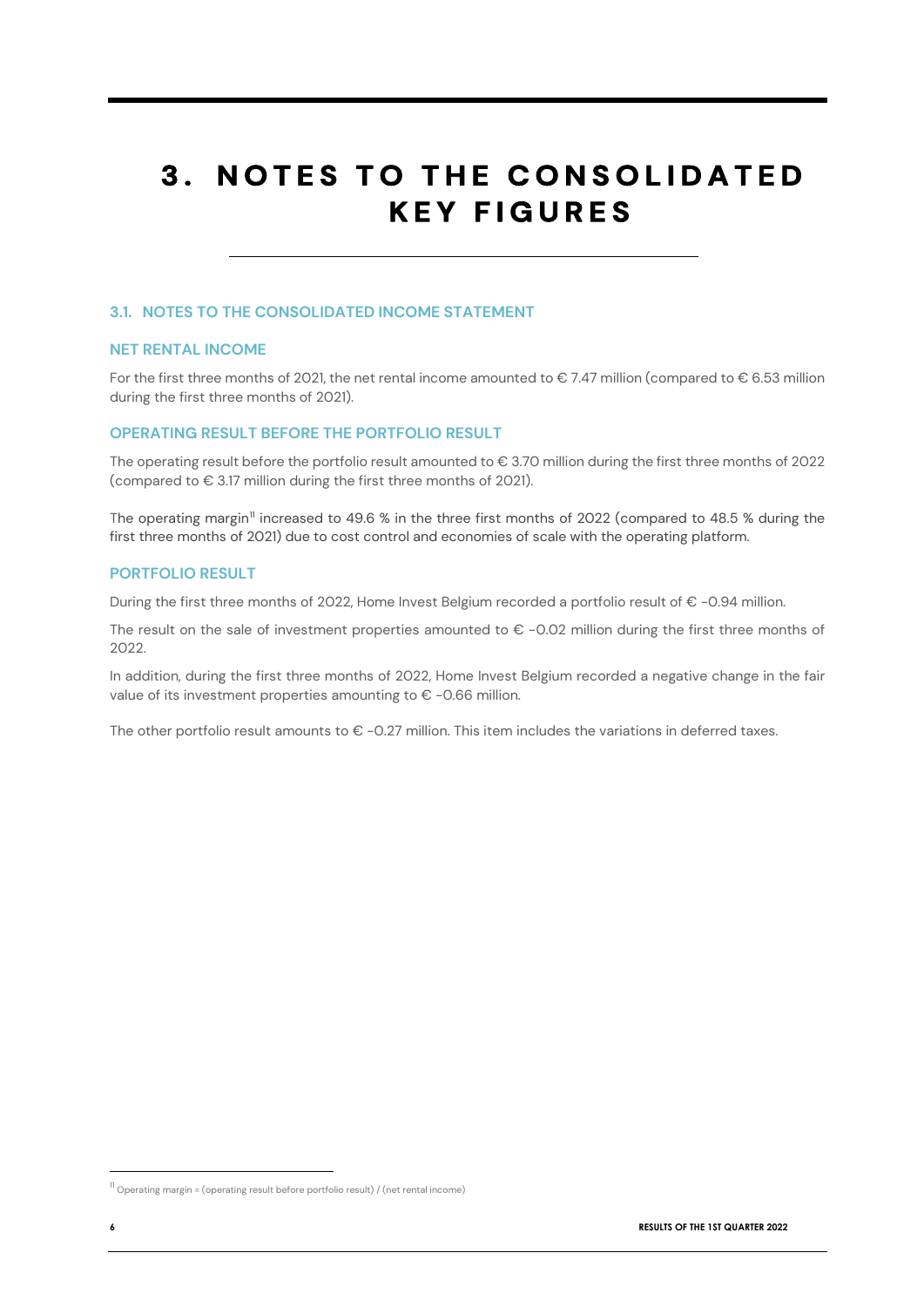### **FINANCIAL RESULT**

The net interest charges amounted to € 1.32 million during the first three months of 2022. The average cost of debt<sup>[12](#page-7-0)</sup> amounted to 1.66 % during the same period.

The changes in the fair value of the financial assets and liabilities amounted to € 11.93 million in the first 3 months of 2022. These changes are the consequence of a change in the fair value of the interest rate swaps.

### **TAXES**

Taxes remained stable at € -0.69 million during the first three months of 2022 (compared to € -0.61 million in 2021).

#### **NET RESULT**

The net result (group share) of Home Invest Belgium amounted to € 14.78 million in the first 3 months of 2022, or € 4.50 per share.

### **EPRA EARNINGS**

After adjustment of the net result for (i) the portfolio result, (ii) the changes in the fair value of the financial assets and liabilities, and (iii) the non-EPRA elements of the share in the result of associated companies and joint ventures, the EPRA earnings amount to € 2.68 million during the first three months of 2022, an increase of 13.2% (compared to € 2.37 million during the first three months of 2021).

EPRA earnings per share increased by 13.2% from € 0.72 during the first three months of 2021 to € 0.81 during the first three months of 2022.

### **3.2. NOTES TO THE CONSOLIDATED BALANCE SHEET**

### **SHAREHOLDER'S EQUITY AND NAV PER SHARE**

ON 31 March 2022, the shareholder's equity of the group stood at € 356.00 million, which is an increase of 3.8% compared to 31 December 2021.

The IFRS NAV per share has risen by 4.3% to stand at € 108.78 at 31 March 2022 (compared to € 104.34 at 31 December 2021).

EPRA NTA per share has risen by 0.8% to stand at € 105.80 at 31 March 2022 (compared to € 104.96 at 31 December 2021).

<span id="page-7-0"></span> $12$  The average funding cost is the interest costs including the credit margin and the cost of hedge instruments and increased by capitalised interests divided by the weighted average financial debt over the period in question.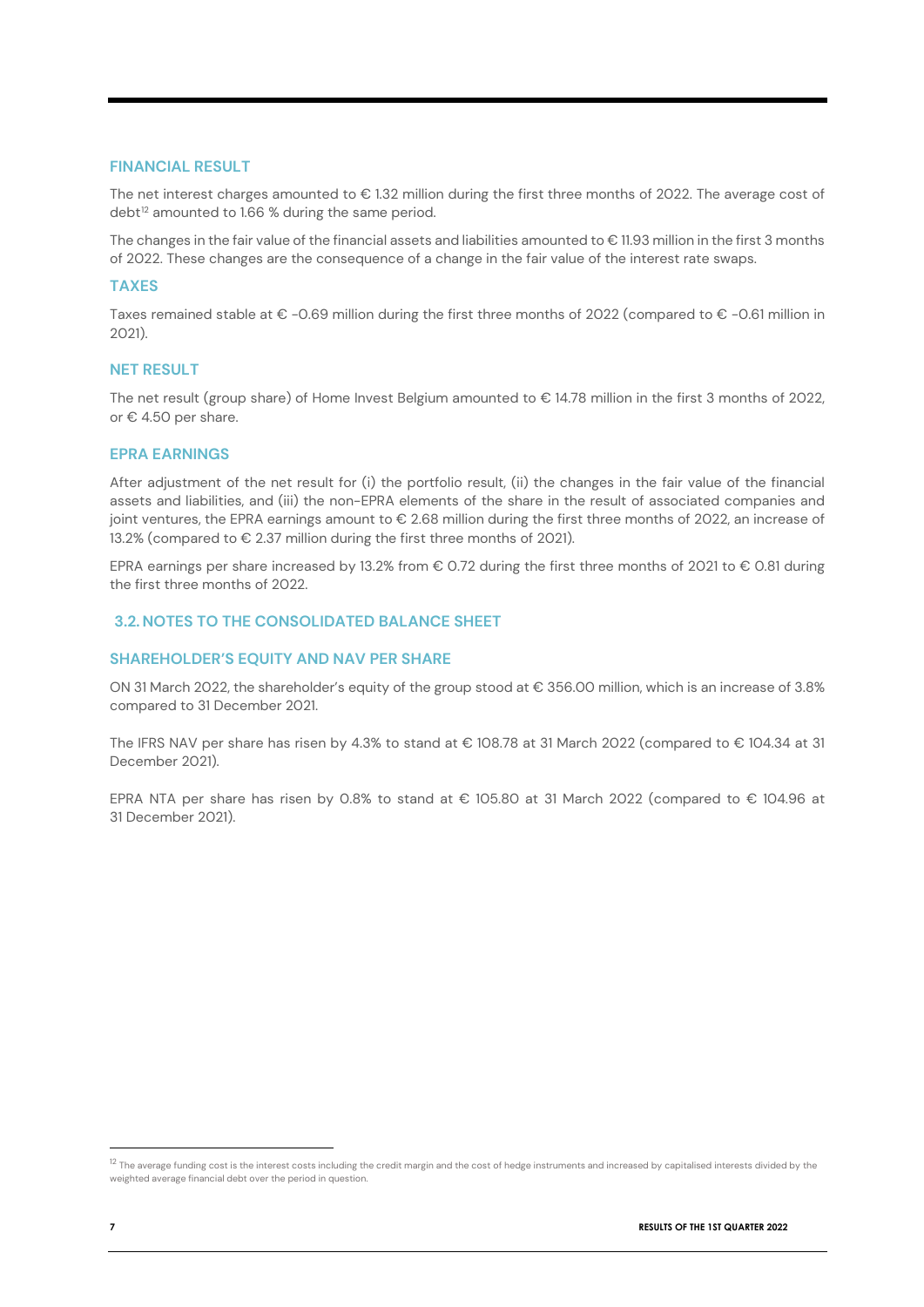### **3.3. FUNDING STRUCTURE**

### **DEBT RATIO**

The debt ratio (RREC Royal Decree) amounted to 53.83% at 31 March 2022. The debt ratio (IFRS) amounted to 52.67%.

Considering a maximum permitted debt ratio of 65%, Home Invest Belgium still has a debt capacity of € 242.96 million, as defined by the RREC Royal Decree, in order to fund new investments.

Considering Home Invest Belgium's strategy to keep the debt ratio in the medium and long term below 55%, Home Invest Belgium still has a debt capacity of € 19.81 million to fund new investments.

### **DEBT COMPOSITION**

At 31 March 2022, Home Invest Belgium had € 382.00 million in financial debts composed of:

- Bilateral credit lines drawn for an amount of  $\epsilon$  253.00 million with 7 different financial institutions, with well spread maturity dates until 2029. There are no maturities in 2022. The first coming maturity date is in the second half of 2023;
- Bonds for an amount of  $\epsilon$  89.00 million, maturing in 2023;
- Short term treasury notes ("commercial paper") for an amount of  $\epsilon$  40.00 million. Notwithstanding the short-term nature of the outstanding commercial paper, the outstanding amount is fully covered by available long-term credit lines (back-up lines).



### **MATURITY OF DEBTS (€ MIO)**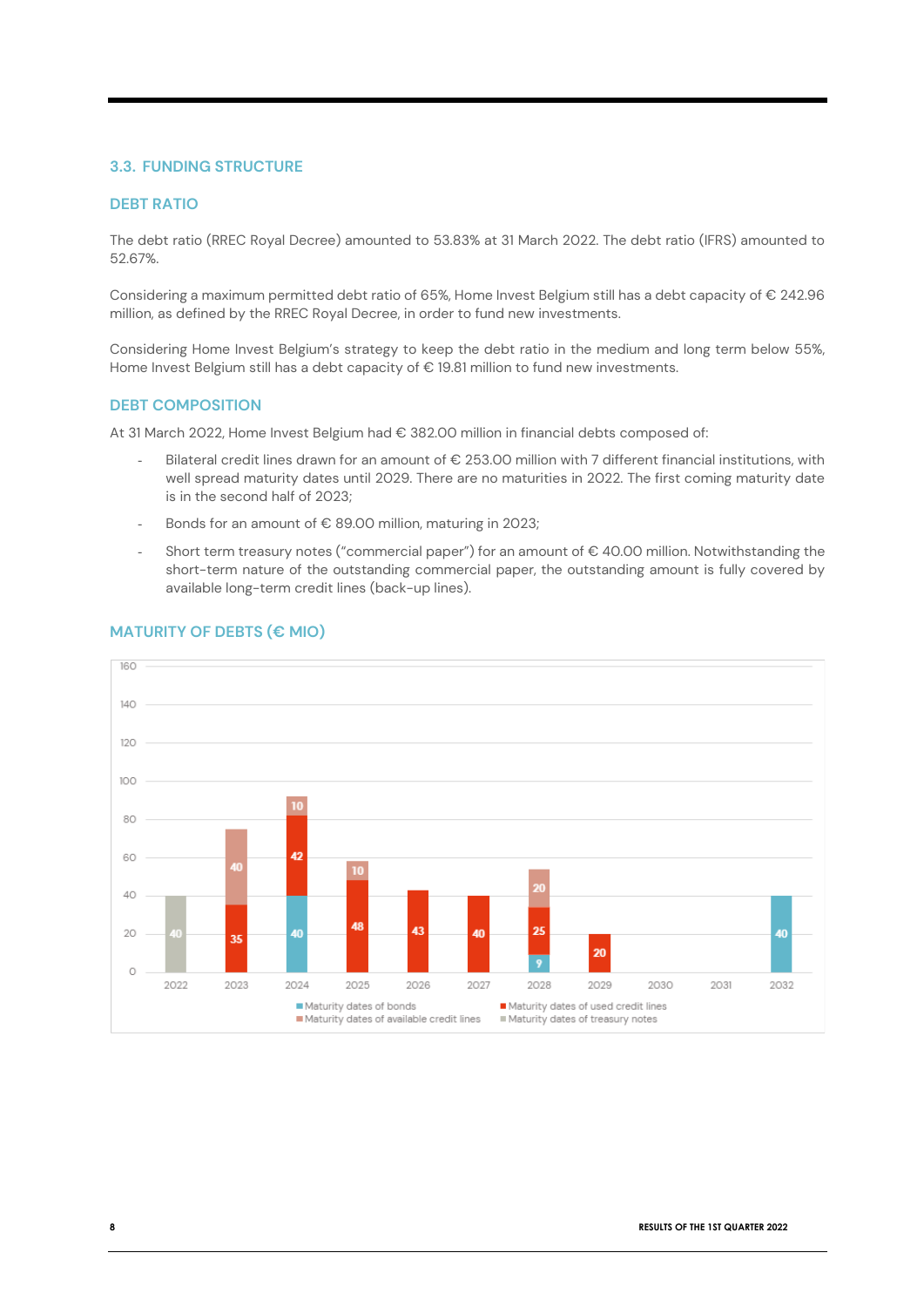The weighted average remaining duration of the financial debts amounts to 5.1 years.

At 31 March 2022, Home Invest Belgium disposed of € 80.00 million of undrawn available credit lines, of which:

- € 40.00 million long term back-up lines covering short-term outgoing treasury notes;
- € 40.00 million available credit lines.

### **HEDGES**

At 31 March 2022, 92.1% of financial debts (for an amount of € 352.00 million) had a fixed interest rate, using Interest Rate Swaps as hedging instruments, among other things.

The fixed interest rates have a weighted average remaining duration of 6 years.

The total value of the hedges at closing date was positive for an amount of € 11.04 million due to a decrease in interest rates after conclusion of the hedges.

Through its hedging policy, the board of directors wishes to protect the company against potential increases in interest rate.





**Type of debts** Fixed/floating interest rates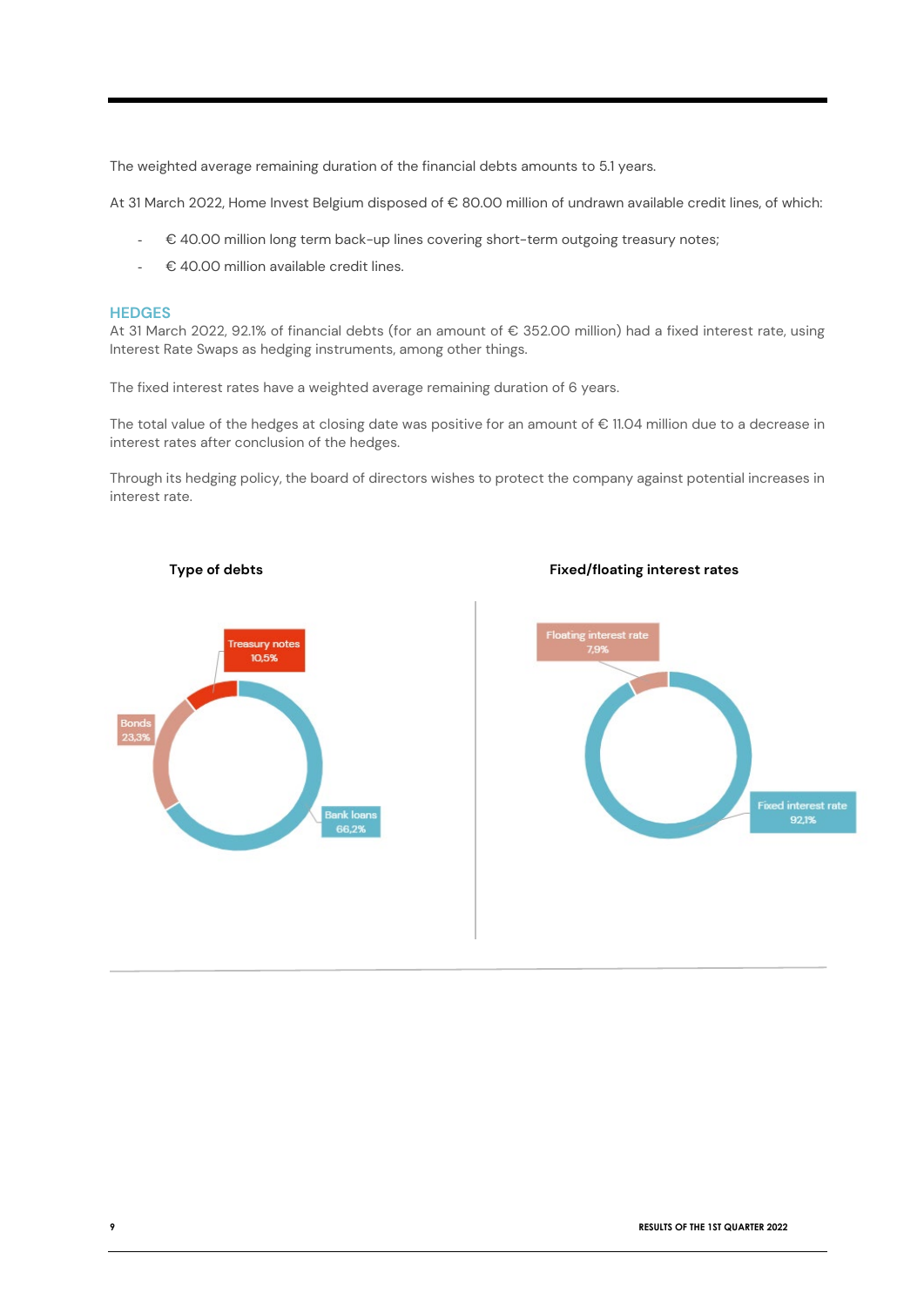### **4. ACTIVITIES IN THE FIRST THREE MONTHS OF 2022**

### **3.1. RENTAL ACTIVITIES**

Home Invest Belgium saw the residential rental market continue to accelerate in the first three months of 2022 with a strong demand for quality homes in the regions in which it is active. This resulted in a very high occupancy rate. The average occupancy rate<sup>[13](#page-10-0)</sup> of the investment properties available for lease increased to 98.2% in the first three months of 2022 (compared to 96.6% in the first three months of 2021).

### **3.2. DEVELOPMENT AND REFURBISHMENT PROJECTS**

### **Delivery of The Fairview - Woluwe-Saint-Lambert (Brussels)**

The Fairview project (avenue Marcel Thiry 204 in 1200 Woluwe-Saint-Lambert) was delivered in March 2022. It is a new construction project consisting of 42 spacious flats with parking. The project meets the strong demand for high-quality and sustainable homes in a pleasant living environment.





<span id="page-10-0"></span><sup>&</sup>lt;sup>13</sup> The average occupancy rate calculated as the average percentage over a certain period of the contractual rents of the rented spaces, in relation to the sum of the contractual rents of the rented spaces and the estimated rental value of the vacant spaces. The occupancy rate is calculated excluding (i) buildings being renovated<br>(ii) building being commercialised for the first time and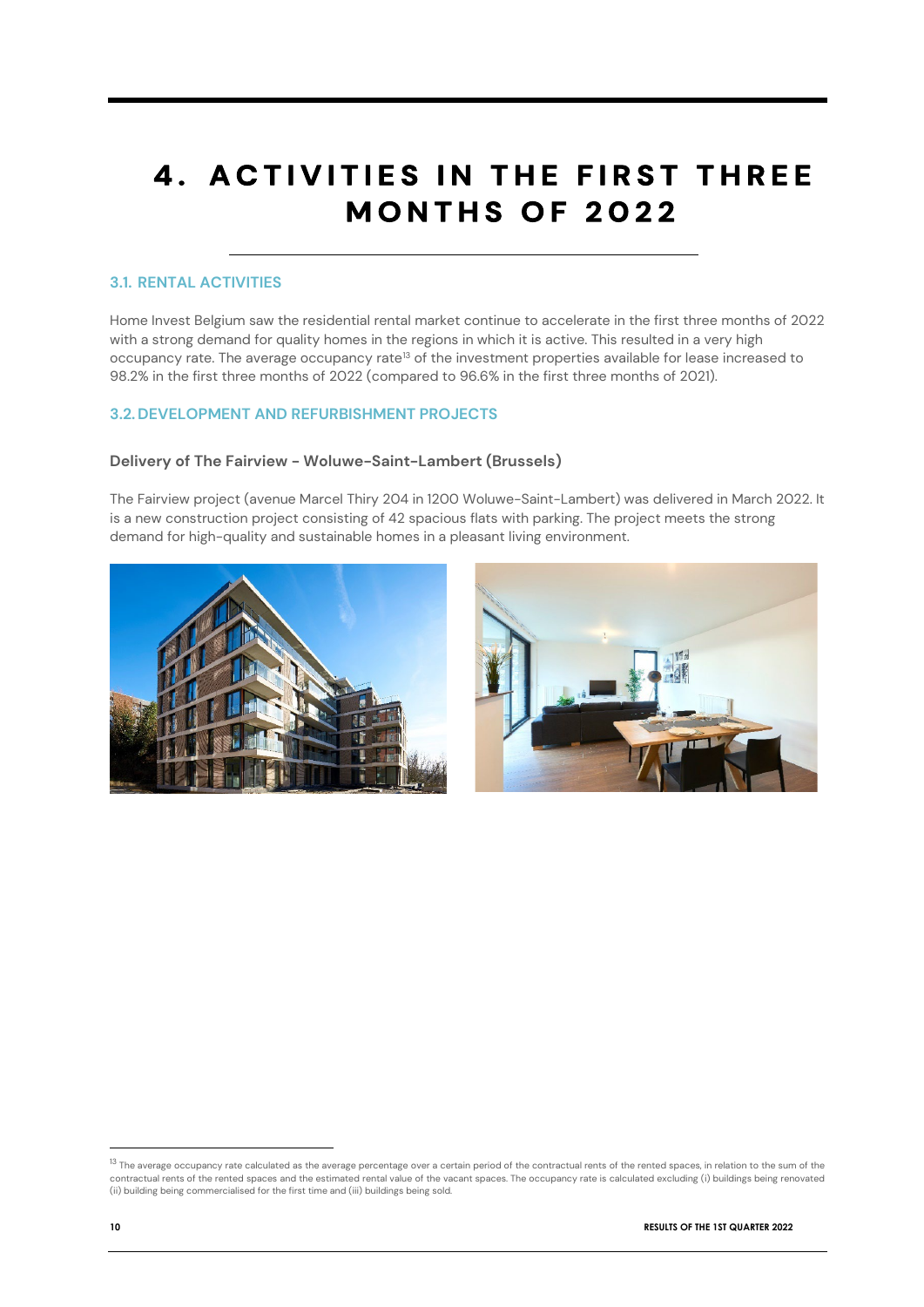## **4. DISTRIBUTION TO THE SHAREHOLDERS**

On 3 May 2022, the General Meeting and the Extraordinary General Meeting approved the total distribution to shareholders of €5.31 per share, an increase for the 22nd consecutive year.

The distribution to shareholders will consist of the combination of:

- a gross dividend of €4.96 per share. An interim dividend of €4.25 gross per share was already paid on 10 December 2021. The final dividend will be €0.71 gross per share.

- a reduction of shareholders' equity by €0.35 per share. This distribution will in turn consist of a part reduction of capital and a part distribution of reserves (in accordance with Article 18, paragraph 7 of the WIB/Income Tax Code.)

The amounts and dates of the distributions to the shareholders are presented below:

| <b>Payment to shareholders: Dividend</b>                          | € 4.96 gross | Calendar                  |
|-------------------------------------------------------------------|--------------|---------------------------|
| Interim dividend financial year 2021 (coupon n°31) – Ex date      |              | Wednesday 8 December 2021 |
| Interim dividend financial year 2021 (coupon n°31) – Record date  |              | Thursday 9 December 2021  |
| Interim dividend financial year 2021 (coupon n°31) – Payment date | € 4.25 gross | Friday 10 December 2021   |
| Final dividend financial year 2021 (coupon n°32) - Ex date        |              | Monday 9 May 2022         |
| Final dividend financial year 2021 (coupon n°32) – Record date    |              | Tuesday 10 May 2022       |
| Final dividend financial year 2021 (coupon n°32) – Payment date   | € 0.71 gross | Wednesday 11 May 2022     |

| Distribution to shareholders: Reduction of shareholders' equity | € 0.35 gross | Calendar            |
|-----------------------------------------------------------------|--------------|---------------------|
| Capital reduction (coupon n°33) - Ex date                       |              | Monday 9 May 2022   |
| Capital reduction (coupon n°33) - Record date                   |              | Tuesday 10 May 2022 |
| Capital reduction (coupon n°33) – Payment date                  | € 0.30 gross | Monday 25 July 2022 |
| Distribution from the reserves (coupon n°34) – Ex date          |              | Monday 9 May 2022   |
| Distribution from the reserves (coupon n°34) – Record date      |              | Tuesday 10 May 2022 |
| Distribution from the reserves (coupon n°34) - Payment date     | € 0.05 gross | Monday 25 July 2022 |

For the years to come, the Board of Directors anticipates a dividend policy based on an annual increase in dividends equal to or higher than inflation. This is based on:

- the constant indexed rent flow from existing investment properties;
- the control of the operational costs of the company;
- the company's hedging policy, which provides good visibility on interest charges and makes them assessable in the medium term;
- The existing pipeline of project developments;

The company also emphasises the significant reserves it has built up over the years as a safety buffer for the future.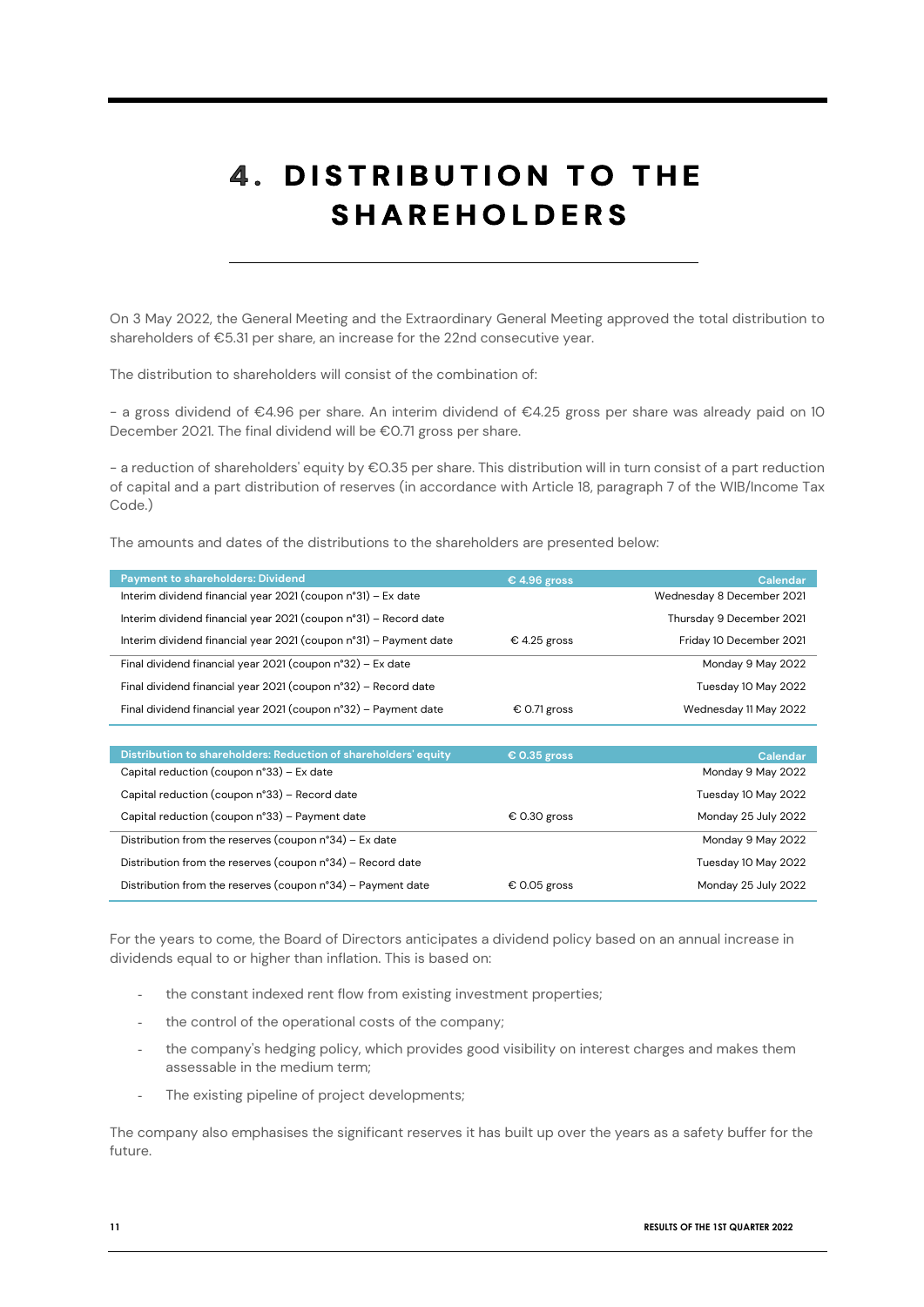# 5. OUTLOOK

During the first three months of 2022, the operational results of Home Invest Belgium continued to evolve positively.

The residential rental market continues to grow steadily in those cities where Home Invest Belgium is active, mostly thanks to:

- a long-term urbanization trend, marked by demographic growth in big cities, including both young and older people, leading to increased demand for housing;
- an increasing number of tenants in big cities, due to factors including an increasing need for flexibility and a change in attitudes to private property and concepts of urban sharing.

Home Invest Belgium owns a sustainable portfolio given its young age. More than 50% of the investment properties available for rent are younger than 10 years. Given the quality and the location of the properties in predominantly large urban areas, Home Invest Belgium is well positioned to take on a leading role in the favourable trends of the residential market.

Against this background, the board of directors confirms its confidence in the long-term prospects of the company.

For 2022 Home Invest Belgium expects an increase of the EPRA earning per share to € 5.20.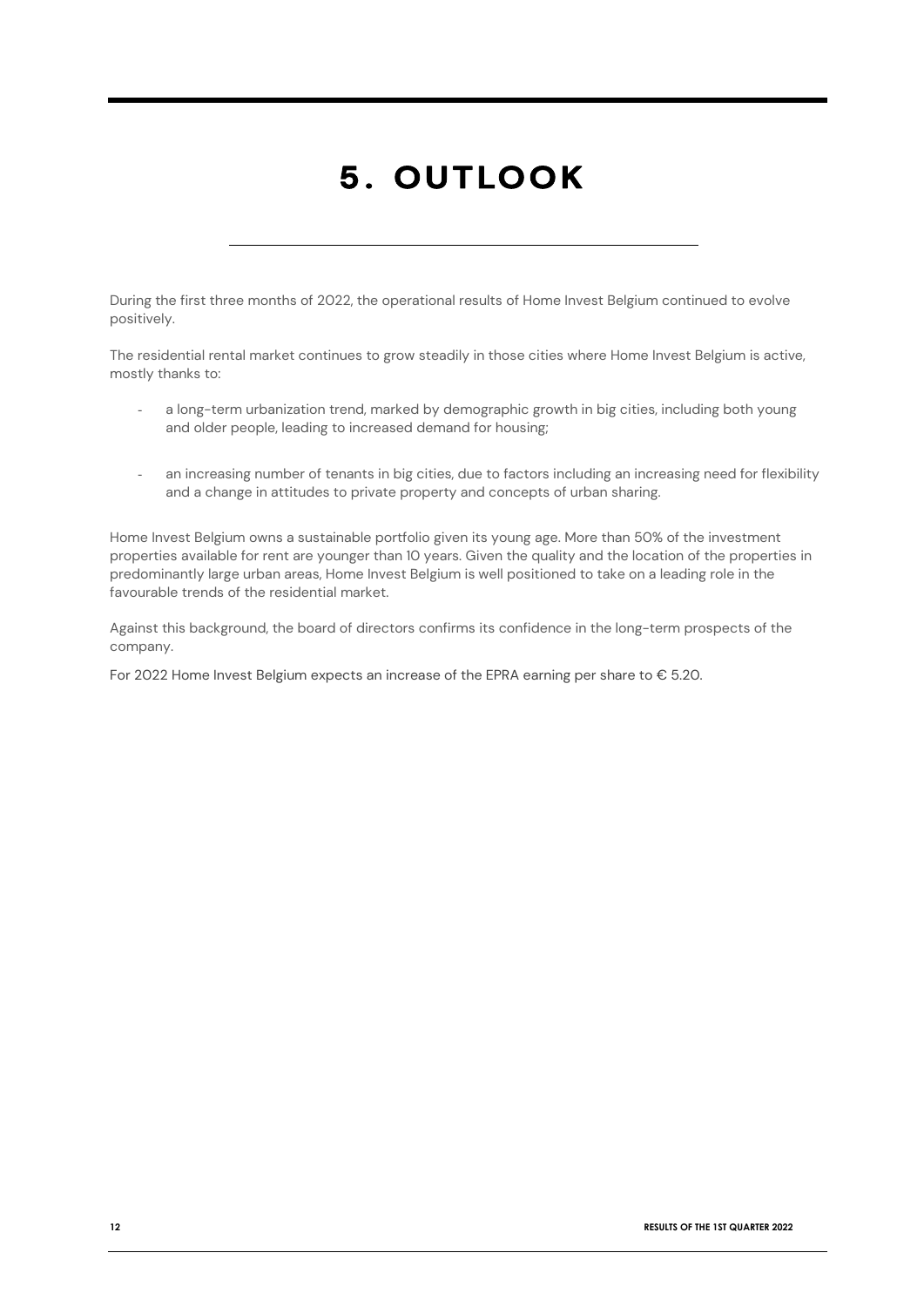# 6. APM - ALTERNATIVE **PERFORMANCE MEASURES**

Home Invest Belgium has used Alternative Performance Measures (APM) within the meaning of the Guidelines issued by the European Securities and Markets Authority (ESMA) on 5 October 2015 in its financial communication for many years. A number of these APMs are recommended by the European Public Real Estate Association, EPRA, while others were established by the sector or by Home Invest Belgium to provide the reader with a better understanding of the company's results and performances.

Performance indicators that are defined by IFRS or by law, and indicators that are not based on items in the income statement or the balance sheet, are not considered to be APMs.

### **HEDGING RATIO**

### **Definition:**

This is the percentage of financial debt with a fixed interest rate compared to the total financial debt. The numerator corresponds to the sum of fixed-rate borrowing plus floating-rate debts after conversion into fixed-rate debts via IRS contracts in for at the end of the financial year. The denominator corresponds to the total amount of financial debt drawn on the closing date.

### **Purpose:**

A significant portion of the company's financial debts are concluded at floating rates. This APM is used to measure the risk associated with interest rate fluctuations and its potential impact on the results.

| $(in \in k)$                                                                      | 31/03/2022 | 31/12/2021 |
|-----------------------------------------------------------------------------------|------------|------------|
| Fixed-rate financial debt                                                         | 129,000    | 129.000    |
| Floating rate financial debt converted into fixed-rate debt through IRS contracts | 223,000    | 223,000    |
| Total fixed-rate financial debt                                                   | 352,000    | 352,000    |
| Floating-rate financial debt                                                      | 30.000     | 30.000     |
| Total financial debt                                                              | 382,000    | 382,000    |
| <b>Hedging ratio</b>                                                              | 92,15%     | 92,15%     |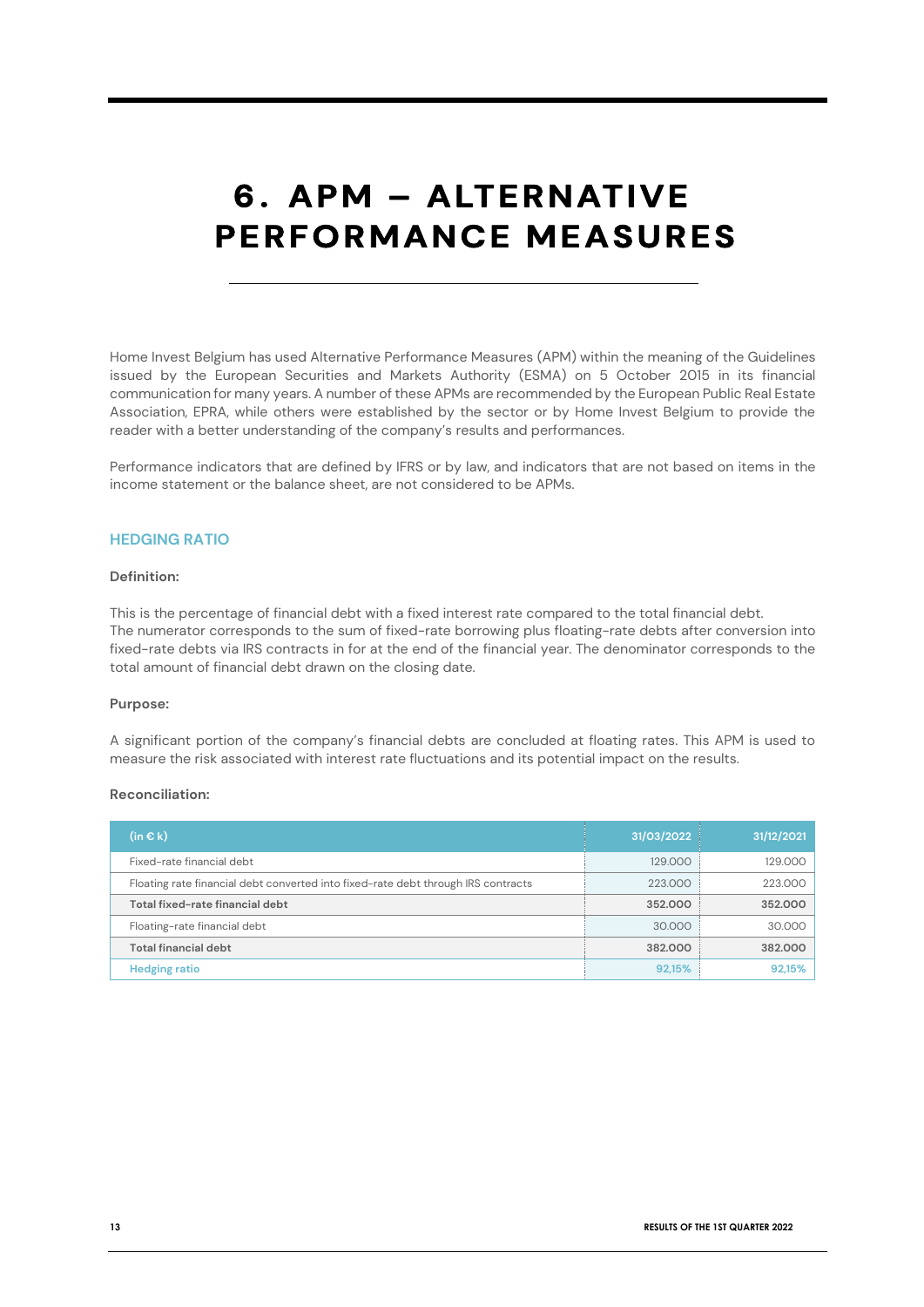### **AVERAGE FINANCING COST**

### **Definition:**

The interest costs (including the credit margin and the cost of the hedging instruments) divided by the weighted average financial debt over the period in question. The numerator corresponds to the sum of the net interest costs included in item XXI of the income statement adjusted to take account of the interim interest included in the assets. The denominator corresponds to the average financial debt calculated over the period in question.

### **Purpose:**

The company is partly financed by debt. This APM is used to measure the average cost of the interest paid.

| $(in \in k)$                       | 31/03/2022 | 31/03/2021 |
|------------------------------------|------------|------------|
| Net interest charges (heading XXI) | 1.320      | 1.085      |
| Capitalised interest costs         | 243        | 188        |
| Total cost of financial debt       | 1.563      | 1.273      |
| Weighted average debt              | 94.192     | 80.630     |
| <b>Average funding cost</b>        | 1,66%      | 1,58%      |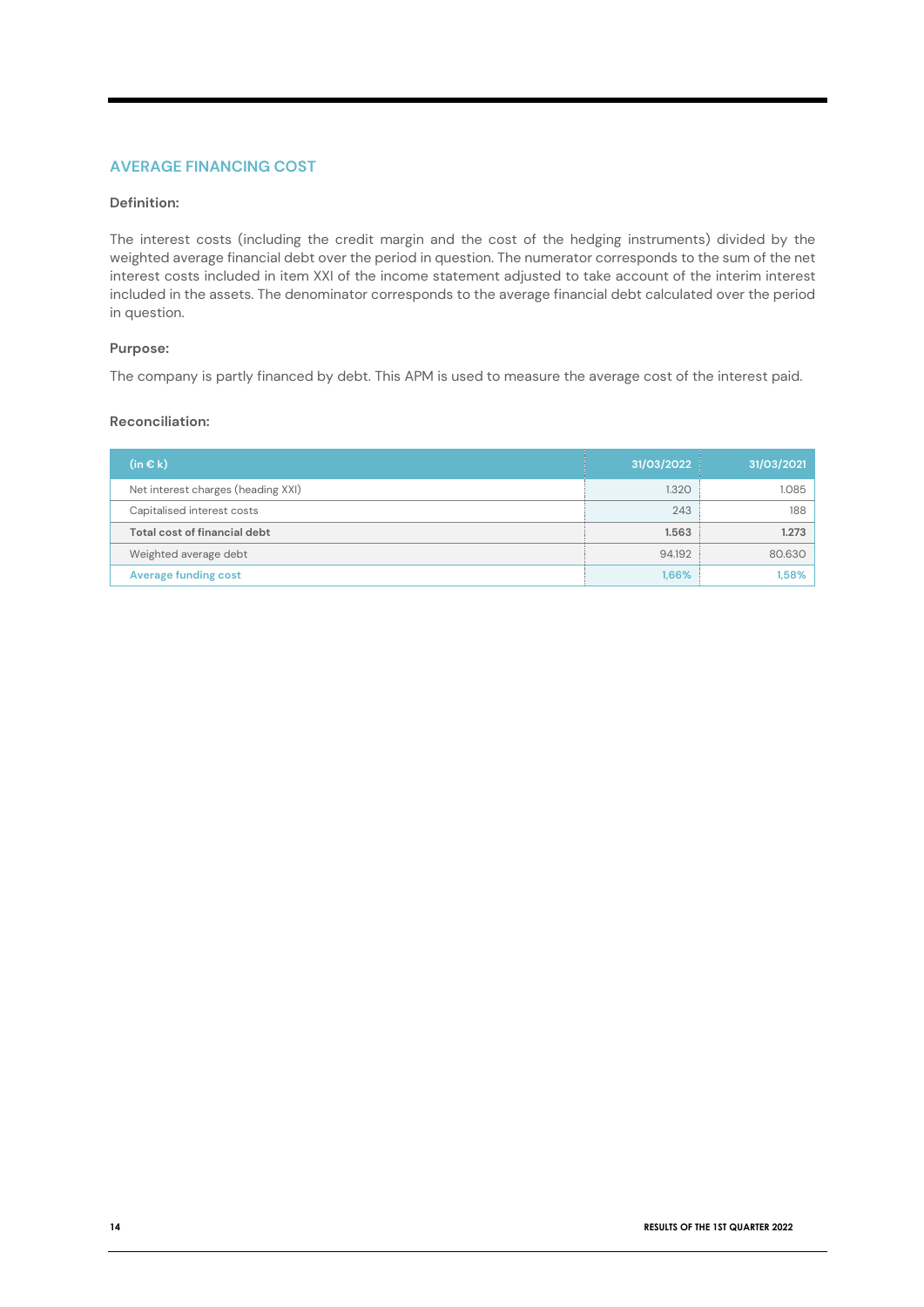### **EPRA NAV METRICS**

### **Definition:**

EPRA published the new Best Practice Recommendations for financial disclosures of listed real estate companies in October 2019. EPRA NAV is being replaced by three new Net Asset Value indicators: EPRA Net Reinstatement Value (NRV), EPRA Net Tangible Assets (NTA) and EPRA Net Disposal Value (NDV). The EPRA NAV indicators are obtained by adjusting the IFRS NAV in such a way that any shareholders receive the most relevant information about the value of the company's assets and liabilities.

### **Purpose:**

- EPRA NRV: displaying the resources required to reconstitute the company through the investment markets based on the current capital and financing structure, including transfer taxes;
- EPRA NTA: displaying a NAV in which the property and other investments have been revalued to their respective fair values, excluding certain items that are not expected to materialise into a long-term investment property business model;
- EPRA NDV: represents the NAV of the company in a scenario when all assets are being old, and this scenario results in the value of any deferred taxes, debts and financial instruments being realised.

|                                      | 31/03/2022                                                                           |                |                 |                 |
|--------------------------------------|--------------------------------------------------------------------------------------|----------------|-----------------|-----------------|
| $(in \in k)$                         |                                                                                      | <b>EPRANTA</b> | <b>EPRA NRV</b> | <b>EPRA NDV</b> |
| IFRS NAV (shareholders of the group) |                                                                                      | 355,995        | 355,995         | 355,995         |
| l V                                  | Deferred taxes in respect of increases in the fair value<br>of investment properties | 1.901          | 1.901           |                 |
| V <sub>1</sub>                       | Fair value of financial instruments                                                  | -11.036        | $-11.036$       |                 |
| (viii.b)                             | Intangible fixed assets                                                              | $-618$         |                 |                 |
| l X                                  | Fair value of fixed rate debt                                                        |                |                 | -2264           |
| lxi                                  | Transfer taxes                                                                       |                | 21.046          |                 |
| <b>NAV</b>                           |                                                                                      | 346.241        | 367,905         | 353,730         |
|                                      | Number of shares                                                                     | 3.272.682      | 3.272.682       | 3.272.682       |
| NAV per share                        |                                                                                      | 105,80         | 112,42          |                 |

|                                      |                                                                                      |                | 31/12/2021      |                 |
|--------------------------------------|--------------------------------------------------------------------------------------|----------------|-----------------|-----------------|
| $(in \in k)$                         |                                                                                      | <b>EPRANTA</b> | <b>EPRA NRV</b> | <b>EPRA NDV</b> |
| IFRS NAV (shareholders of the group) |                                                                                      | 342.950        | 342,950         | 342,950         |
| ( v )                                | Deferred taxes in respect of increases in the fair value<br>of investment properties | 1.634          | 1.634           |                 |
| VI                                   | Fair value of financial instruments                                                  | 890            | 890             |                 |
| (viii.b)                             | Intangible fixed assets                                                              | $-493$         |                 |                 |
| İΧ                                   | Fair value of fixed rate debt                                                        |                |                 |                 |
| (xi                                  | Transfer taxes                                                                       |                | 21.843          |                 |
| <b>NAV</b>                           |                                                                                      | 344.981        | 367.317         | 340.686         |
|                                      | Number of shares                                                                     | 3.286.786      | 3.286.786       | 3.286.786       |
| NAV per share                        |                                                                                      | 104.96         | 111.76          |                 |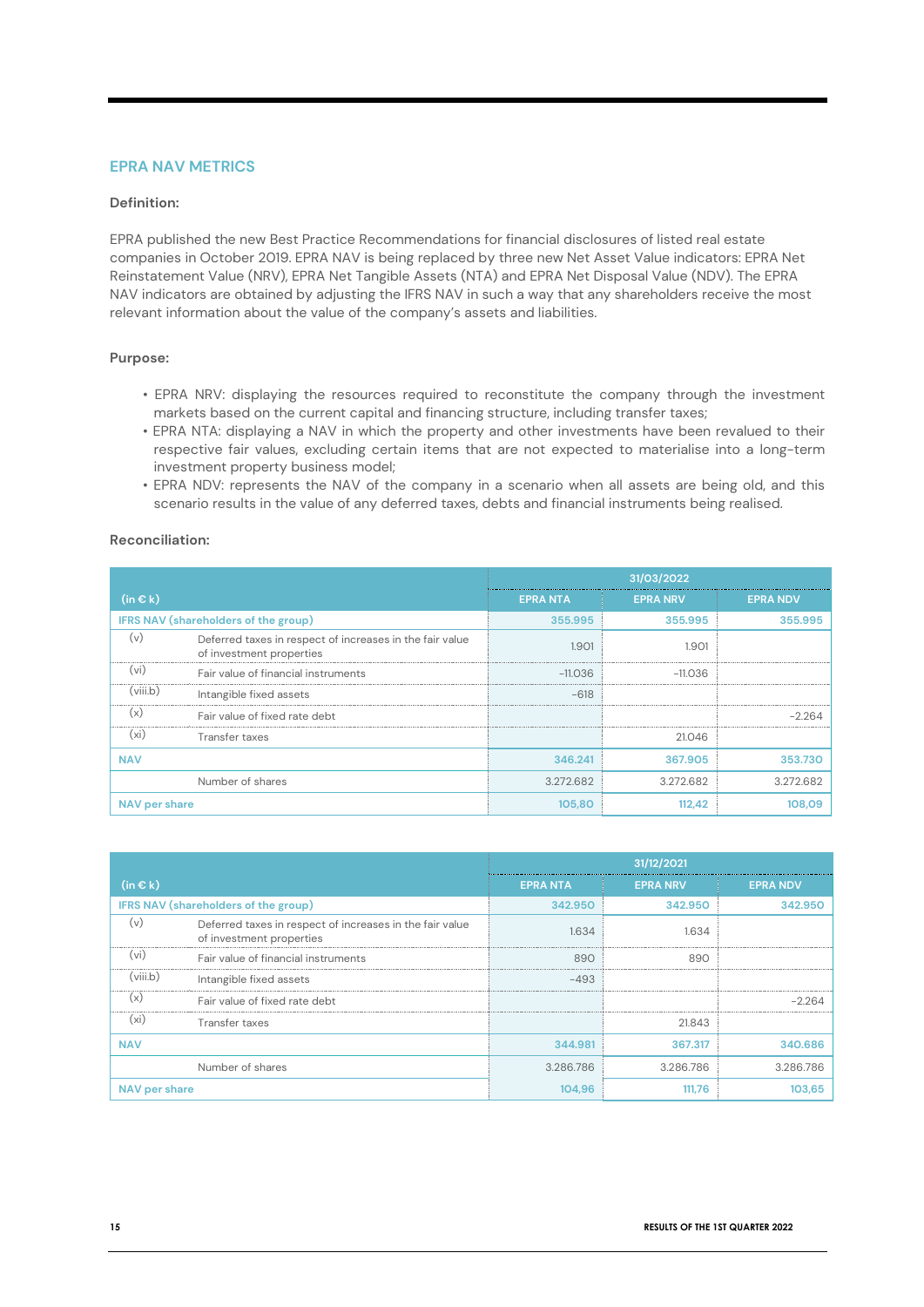### **EPRA EARNINGS (PER SHARE)**

### **Definition:**

The EPRA earnings is the net result (share group) excluding the (i) portfolio result, (ii) the changes in the fair value of financial assets and liabilities, and (iii) the non-EPRA elements of the share in the results of associated companies and joint ventures. The term is used in accordance with the Best Practices Recommendations of EPRA.

### **Purpose:**

This APM measures the underlying operating result of the company, excluding the result resulting from any changes in the value of the assets or liabilities, capital gains or losses realized on the sale of investment properties and any other result of the portfolio.

### **Reconciliation:**

| $(in \in k)$                                                                                                 | 31/03/2022 | 31/03/2021 |
|--------------------------------------------------------------------------------------------------------------|------------|------------|
| NET RESULT (GROUP SHAREHOLDERS) (IFRS)                                                                       | 14.782     | 11.724     |
| - Excluding: Result on sales of investment properties (ii)                                                   | $+15$      | $-61$      |
| - Excluding: Changes in the fair value of investment properties (i)                                          | $+656$     | $-7.001$   |
| - Excluding: Other portfolio result (viii)                                                                   | $+267$     | $-1.006$   |
| - Excluding: Changes in the fair value of financial assets and liabilities (vi)                              | $-11.926$  | $-1.187$   |
| - Excluding: non-EPRA elements in the share of the result of associated companies and<br>joint ventures (ix) | $-1.118$   | $-103$     |
| <b>EPRA EARNINGS</b>                                                                                         | 2.676      | 2.365      |
| Average number of shares                                                                                     | 3.286.786  | 3.288.146  |
| <b>EPRA EARNINGS PER SHARE</b>                                                                               | 0,81       | 0.72       |

### **OPERATING MARGIN**

### **Definition:**

This alternative performance indicator measures the company's operational profitability as a percentage of rental income and is calculated by dividing the "operating result before the result on the portfolio" by "the net rental income".

### **Purpose:**

This APM measures the operational profitability of the company.

| (in € k)                                 | 31/03/2022 | 31/03/2021 |
|------------------------------------------|------------|------------|
| Operating result before portfolio result | 3.700      | 3.165      |
| Net rental income                        | 7.465      | 6.530      |
| <b>Operating margin</b>                  | 49.57%     | 48,47%     |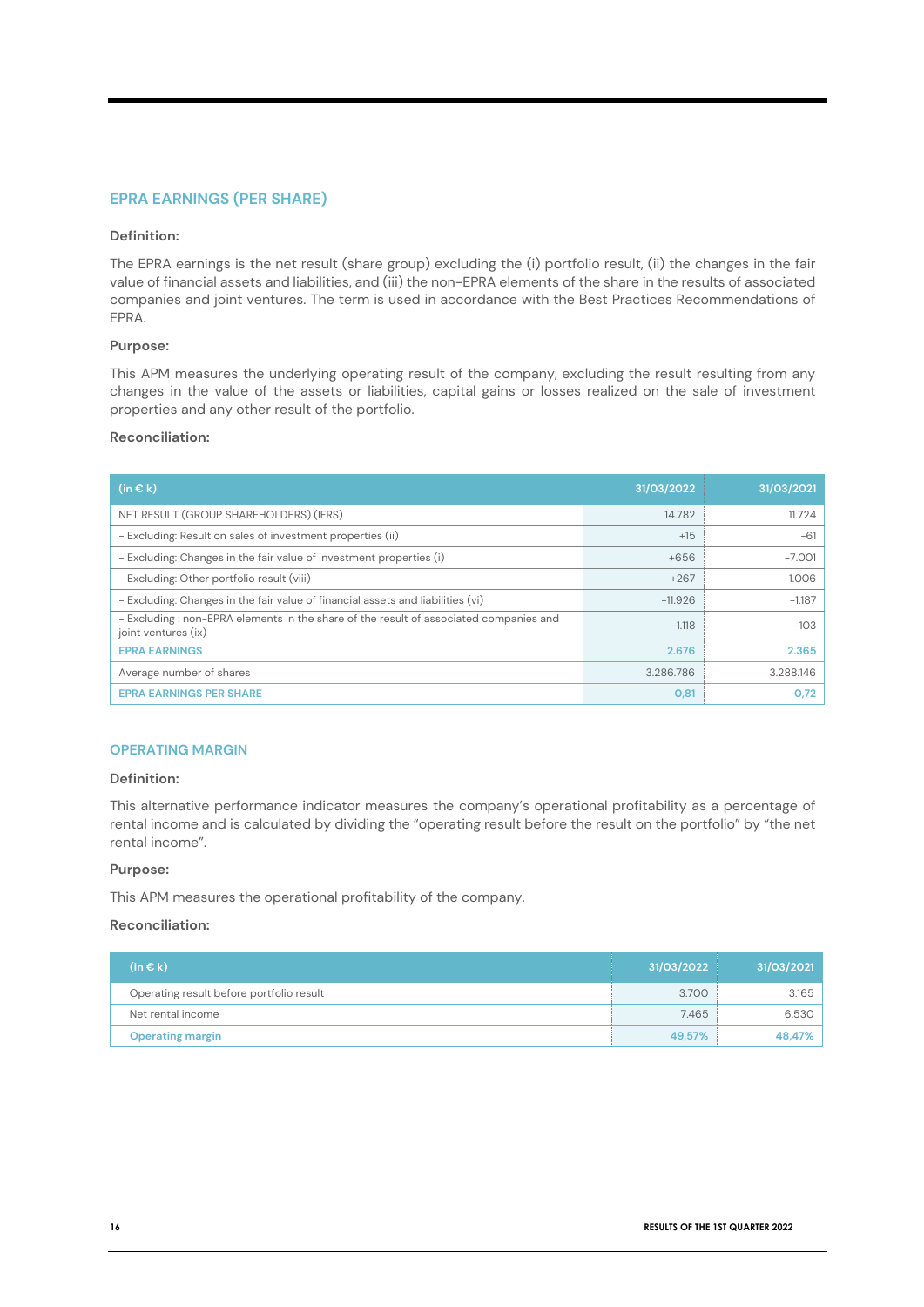# 8. SHAREHOLDER'S CALENDAR

| Calendar 2022                                             |                           |
|-----------------------------------------------------------|---------------------------|
| Annual press release on the financial year 2021           | Thursday 24 February 2022 |
| Publication of the annual financial report on the website | Friday 1 April 2022       |
| Ordinary general meeting of the financial year 2021       | Tuesday 3 May 2022        |
| Extraordinary general meeting                             | Tuesday 3 May 2022        |
| Interim statement: results at 31 March 2022               | Wednesday 18 May 2022     |
| Share split (1 existing for 5 new shares)                 | Wednesday 15 June 2022    |
| Half-year financial report: results at 30 June 2022       | Thursday 7 September 2022 |
| Interim statement: results at 30 September 2022           | Thursday 17 November 2022 |